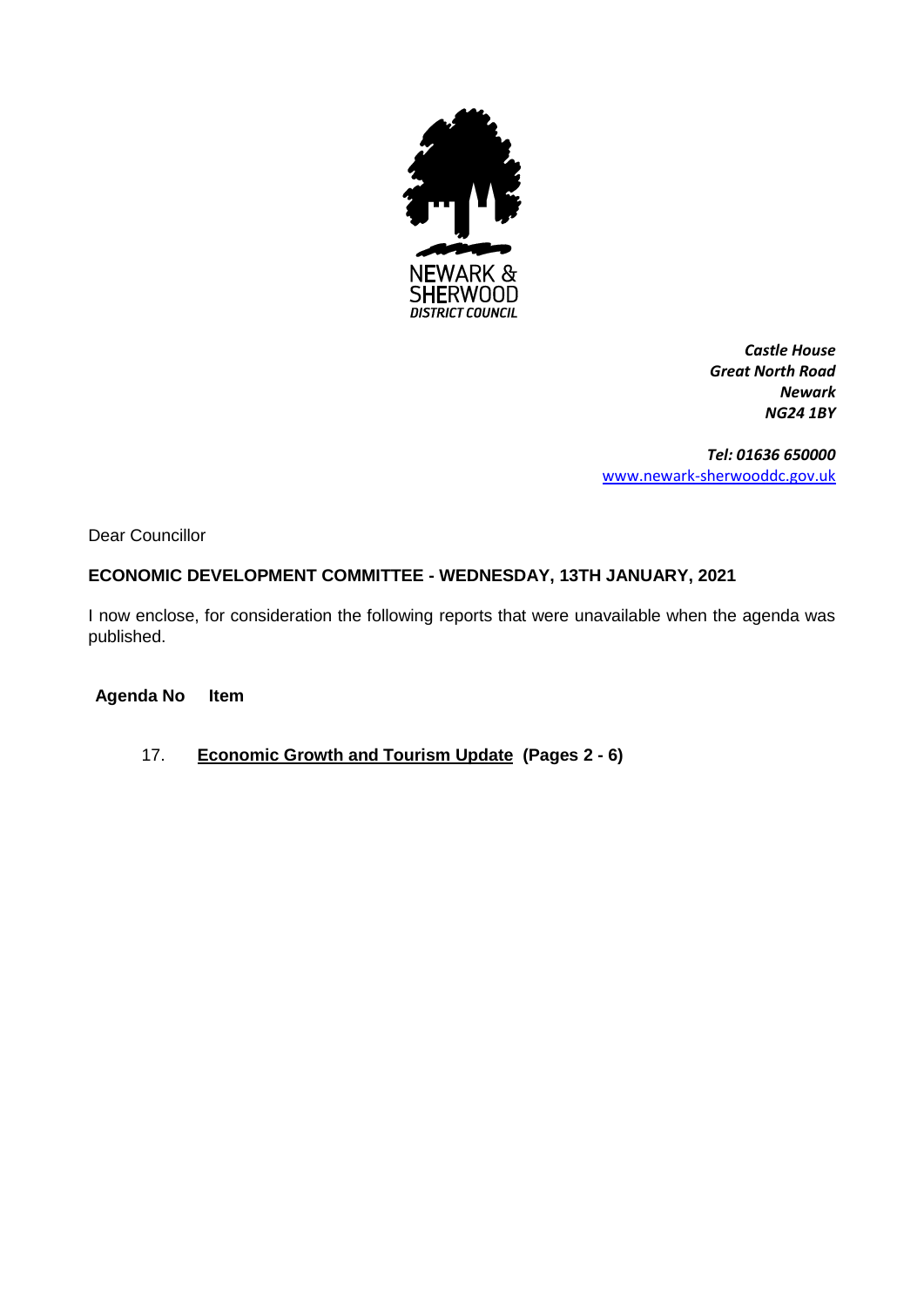## **DOCUMENT RELEASED INTO PUBLIC DOMAIN BY ECONOMIC DEVELOPMENT COMMITTEE – 23.03.22**

# **ECONOMIC DEVELOPMENT COMMITTEE 13 JANUARY 2021**

In accordance with Section 100(B)(4)(b) of the Local Government Act 1972, the Chairman has agreed to take this item as a late item of business.

**This report contains information relating to any consultations or negotiations, or contemplated consultations or negotiations, in connection with any labour relations matters arising between the authority or a Minister of the Crown and employees of, or office holders under, the authority which is a category of exempt information under Schedule 12A of the Local Government Act 1972, Paragraph 4 which the Committee has the power to exclude the press and public if it so wishes.**

## **RECOMMENDATION**

**That under Section 100(A) of the Local Government Act 1972, the press and public be excluded from the meeting during discussion of this item of business on the grounds that it involves the likely disclosure of exempt information as defined in Paragraph 4 of Schedule 12A of the Act and that the public interest in maintaining the exemption outweighs the public interest in disclosing the information.**

It is considered that the need to treat the information in this report as exempt outweighs the public interest in disclosure because of the likely staffing sensitivities.

#### **ECONOMIC GROWTH AND TOURISM RESOURCES**

#### **1.0 Purpose of Report**

1.1 To seek agreement that the Committee recommends support to the Policy and Finance Committee for structural changes and additional staffing resource to support the delivery of the Council's Economic Growth and Tourism agendas.

# **2.0 Background**

2.1 Members will be aware of the economic challenges facing the District and our aspirations to create opportunities for industry and residents to stabilise and ultimately flourish by fulfilling their potential. The Council's enhanced focus on Economic Growth and associated activity is captured in the Community Plan (revised Sept 2020), Covid-19 Economic Recovery Strategy (Oct 2020), and NSDC Economic Growth Strategy (Nov 2020). This is in addition to programs, interventions, and activities associated with the Newark Towns Investment Plan (July 2020) and Ollerton & Boughton Regeneration initiatives. Agenda Item 17<br>
Narry and the Chairman has<br>
nons or negotiations, or<br>
tith any labour relations<br>
wh and employees of, or<br>
empt information under<br>
the committee has the<br>
the press and public be<br>
the press and public be<br>
the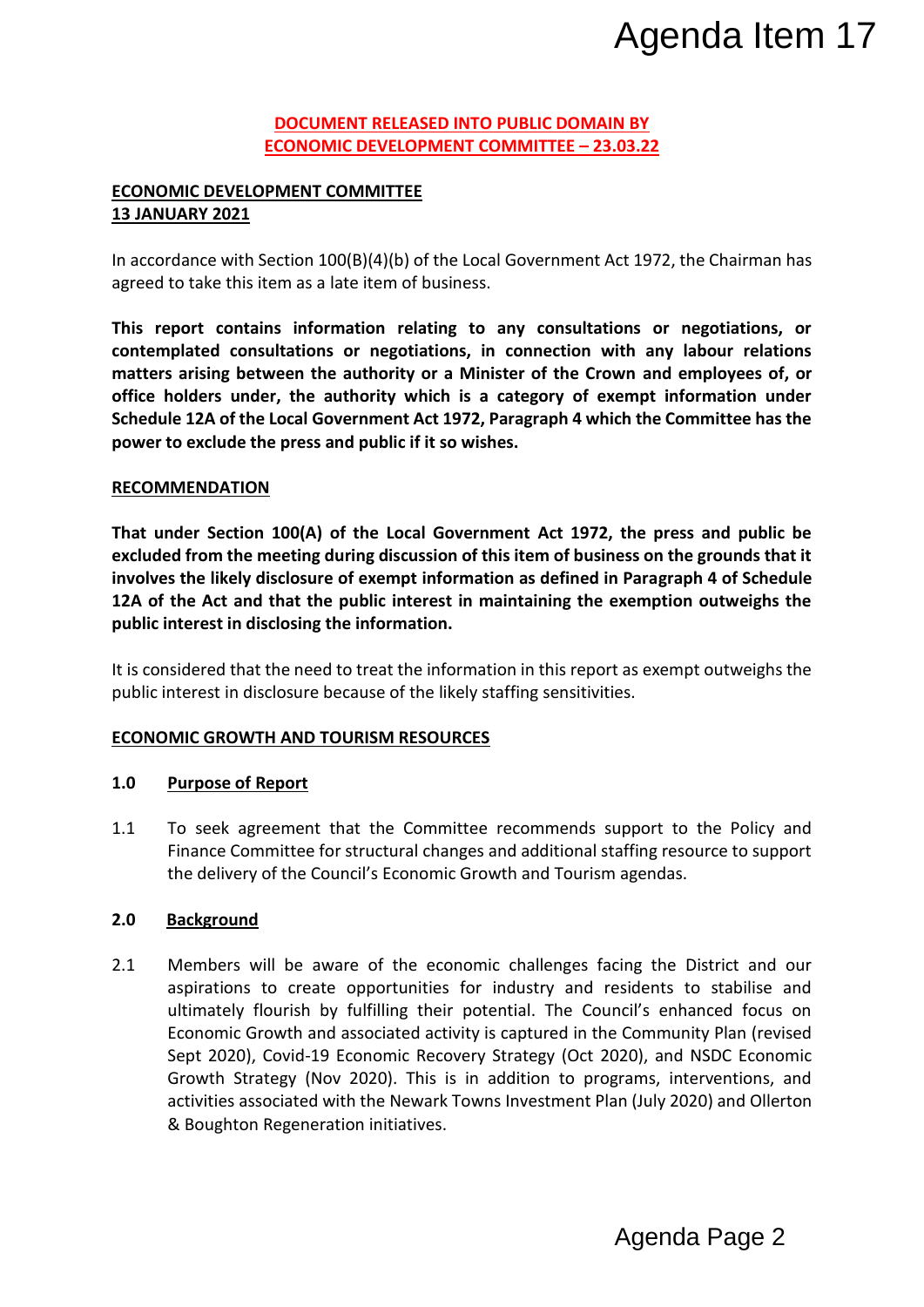- 2.2 The Visitor Economy forms a significant part of the NSDC economy, representing spend of £298.32 million (2019). The tourism and hospitality sector has been disproportionality hit by the Covid-19 pandemic, with latest forecasts suggesting a - 62% increase in the value of the visitor economy for the District in the coming year. The Council's retained focus on Tourism is captured in the Council's Destination Management Plans for Newark, Southwell, and Sherwood Forest and the adopted Visitor Economy Strategy (Nov 2020).
- 2.3 Operationally, it is clear that a number of activities across the Economic Growth and Tourism Business units are closely aligned, including work around towns centres regeneration, destination development (as opposed to destination marketing), visitor wayfinding, business co-ordination, data insights (eg. footfall counting and analysis) and place and event promotion.

## **3.0 Proposals**

## 3.1 Structure

- 3.2 It is proposed, in the interests of optimising the clarity, coordination, and delivery of the Council's aspirations that the current Economic Growth and Tourism team be merged to create a single Economic Growth and Tourism Business Unit. The intention is not to dilute the importance of either agenda, which as detailed above are captured in a raft of Council strategy and priority documents. Rather, it will streamline overall responsibility for the management of the service, allowing the creation of lead practitioner specialisms with a focus on: 1. Town Centres, 2. Business and Skills, and 3. Tourism. Appendix A details the existing and recommended changes. For the avoidance of doubt such changes are subject to: 1) support in principle from the Policy and Finance Committee and 2) consultation with affected employees and the recognised Trades Unions.
- 3.3 Additional Economic Growth Officer
- 3.4 The current Economic Growth team delivers an array of services including: Business Development, Business Information, Advice and Guidance, Skills Programmes, and Inward Investment in addition to the Councils Towns Centres agenda which includes Development Programmes, Retail and Business engagement.
- 3.5 Creating a 1 x additional Economic Growth Officer FTE post (which aligns with an existing Job Evaluated post) would allow for the following additional or enhanced activity:
	- Provision of targeted Key Account Management Capacity for NSDC with medium and large employers
	- Provide additional capacity in provision of information, advice, guidance and support to SMEs given enquiries of Covid19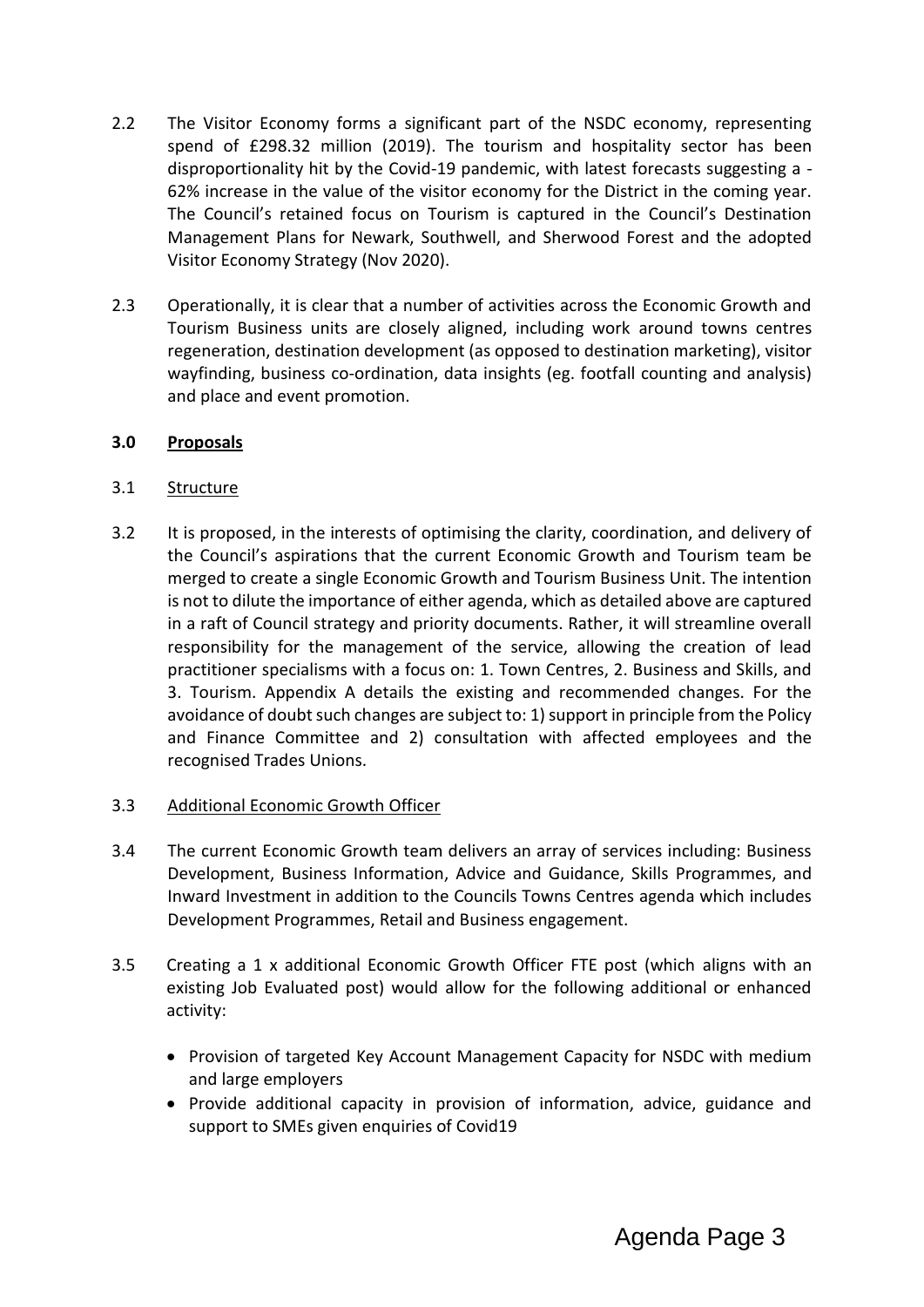- Provide advice and guidance on importing and exporting opportunities to business and develop operational relationships for FDI/RDI with international Quangos like CBBC and IBC
- Improve business communication and dialogue through improved messages of an e-newsletter and other mechanisms
- Improve local supply chain development by working with business, Welland Procurement, and other providers to encourage local procurement
- Support Town Centre Businesses with Information. Advice and Guidance programmes and marketing activity

## **4.0 Equalities Implications**

4.1 This proposal, whilst likely negatively affecting one individual financially will benefit the delivery of the service.

## **5.0 Digital Implications**

5.1 A laptop and ICT equipment to facilitate working from home for the additional Economic Growth Officer post will be required.

## **6.0 Financial Implications (Fin20-21/1485)**

- 6.1 The annual cost of an additional Economic Growth Officer from April 2021 would be £37,620 (including on-costs). If appointed in February 2021 the additional cost for 2020/21 would be £6,270. This cost can be funded from Tranche 4 of the Covid funds. There is currently no funding available to meet the additional cost in future years and therefore would be an increase in the base budget from 2021/22 onwards.
- 6.2 A one off cost of a new laptop and ICT equipment is in the region of £2,000 and can be funded from Tranche 4 of the Covid fund.
- 6.3 The impact of the deletion of the two existing Business Manager roles and the creation of the new Business Manager and Tourism Manager roles is an expected increase in budget requirement of c£1,280. This is, however, subject to consultation and assessment. The budget will be adjusted accordingly to reflect the final position.
- 6.4 The overall increase in the base budget requirements for the proposed restructure from 2021/22 onwards would be c£38,900.

| Post & Scale (Subject to Job<br>Evaluation) | <b>Cost of Annual Budget (£)</b><br>(Including on-costs) | <b>Cost of Annual Revised Budget (£)</b><br>(Including on-costs) 2021/22 plus |
|---------------------------------------------|----------------------------------------------------------|-------------------------------------------------------------------------------|
|                                             | 2021/22                                                  | future years                                                                  |
|                                             |                                                          |                                                                               |
| <b>Business Manager Economic</b>            | 74,730                                                   |                                                                               |
| Growth (Z002)                               |                                                          |                                                                               |
| <b>Business Manager Economic</b>            | 0                                                        | 82,030                                                                        |
| Growth & Tourism (Z004)                     |                                                          |                                                                               |
| Business Manager Tourism                    | 68,890                                                   | 0                                                                             |
| (Z001)                                      |                                                          |                                                                               |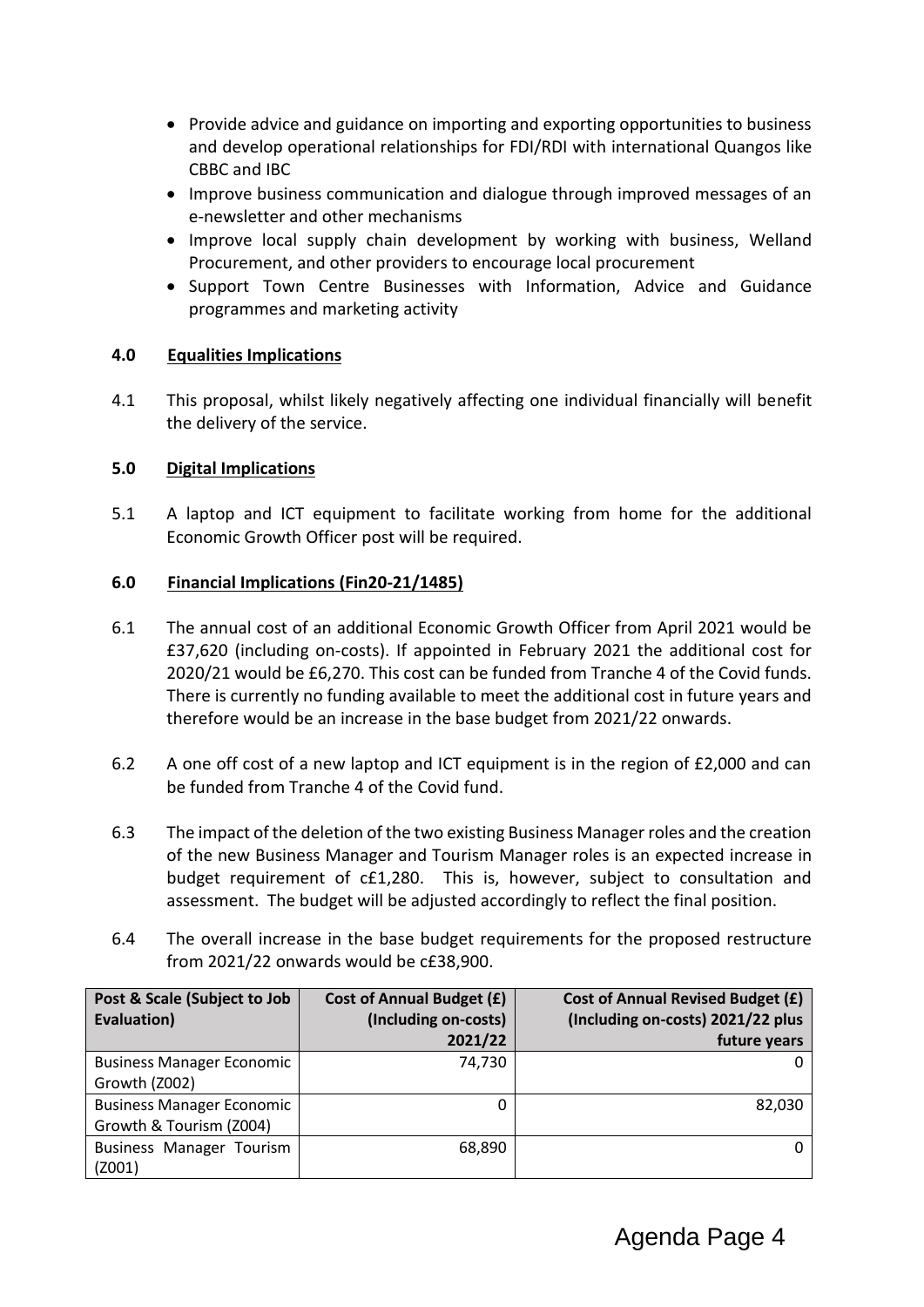| Tourism Manager (NS16)        | 0        | 62,870  |
|-------------------------------|----------|---------|
| Town<br><b>Centres</b>        | 52,460   | 52,460  |
| Developments<br>Manager       |          |         |
| (NS14)                        |          |         |
| Growth<br>Economic<br>Snr     | 51,150   | 51,150  |
| (NS13)                        |          |         |
| Officer<br>Growth<br>Economic | 39,950   | 39,950  |
| (NS10)                        |          |         |
| Officer<br>Economic<br>Growth | $\Omega$ | 37,620  |
| (NS10)                        |          |         |
| Marketing<br>Digital<br>and   | 31,590   | 31,590  |
| Tourism Officer (NS8)         |          |         |
| &<br>Tourism<br>Economic      | 28,820   | 28,820  |
| Officer<br>Growth<br>Support  |          |         |
| (NS7)                         |          |         |
| &<br>Apprentice,<br>Tourism   | 22,880   | 22,880  |
| Economic Growth               |          |         |
| <b>Total</b>                  | 370,470  | 409,370 |

## **7.0 RECOMMENDATION**

**That Members approve and recommend to Policy & Finance Committee the creation of additional revenue budget from financial years 2021/22 onwards to support structural and resource changes required to deliver the Council's Economic Growth and Tourism agendas, subject to ongoing consultation with affected employees and the recognised Trades Unions.**

#### **Reason for Recommendation**

**To ensure that the Council's Economic Growth and Social Mobility agendas are delivered in accordance with the Community Plan, Economic Growth, Tourism and Covid-19 Recovery Strategies.** 

#### Background Papers

For further information please contact Matt Lamb on extension 5842.

**Matt Lamb Director - Planning & Growth**